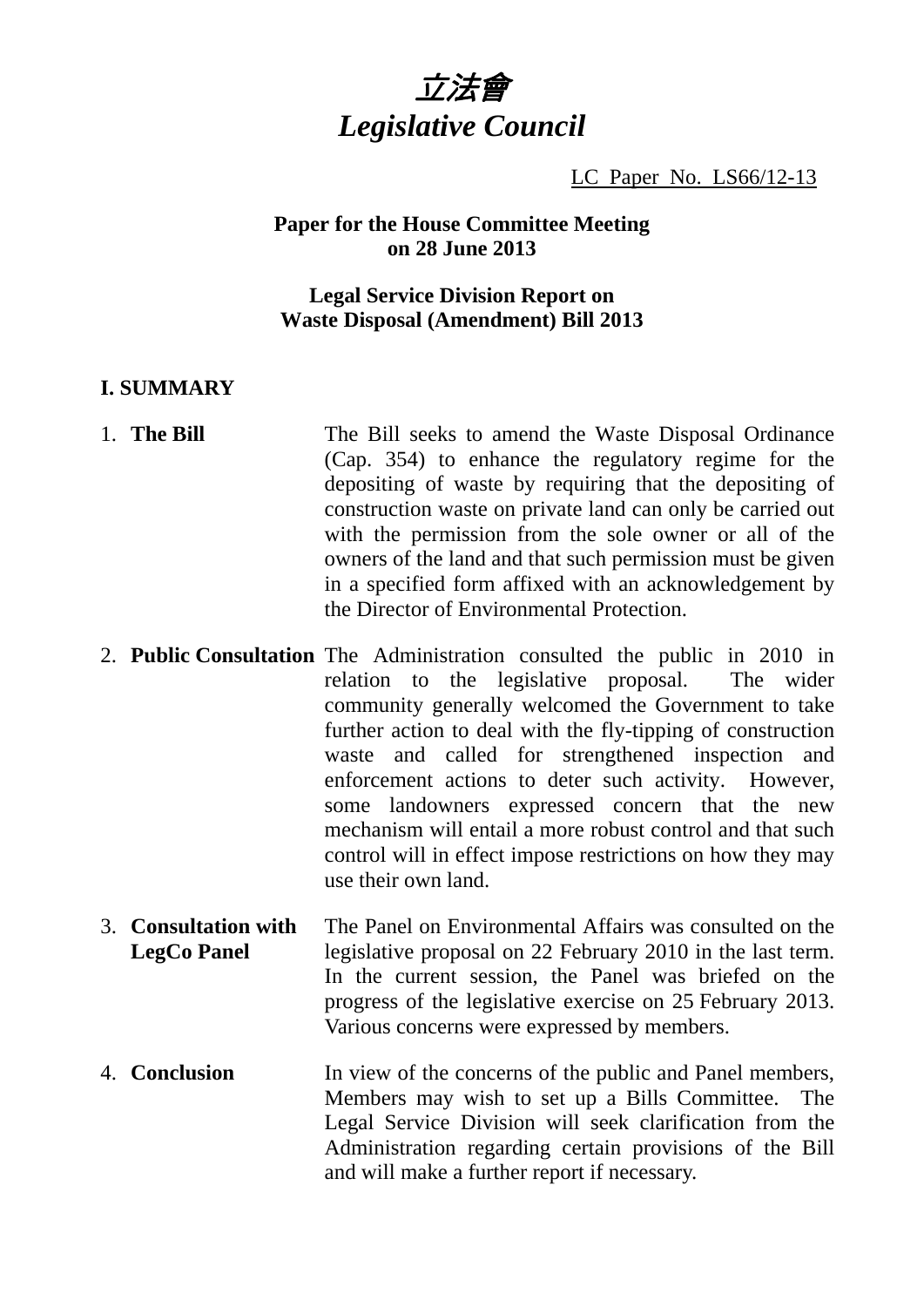## **II. REPORT**

 The date of First Reading of the Bill is 26 June 2013. Members may refer to the LegCo Brief (File Ref.: EP CR 9/150/37 Pt.10) issued jointly by the Environment Bureau and Environmental Protection Department in June 2013 for further details.

# **Object of the Bill**

2. The Bill seeks to amend the Waste Disposal Ordinance (Cap. 354) (the Ordinance) to provide for enhanced control of the depositing of construction waste on private land and to make consequential amendments.

## **Background**

3. The Ordinance regulates, amongst other things, the production, storage, collection and disposal of waste.

4. Section 16A of the Ordinance provides that a person commits an offence if the person deposits, or causes or permits to be deposited, waste (which includes construction waste) in any place except with lawful authority or excuse, or with the permission of any owner or lawful occupier of the place. Such offence carries maximum penalties of a fine of \$200,000 and imprisonment for six months for the first offence, and a fine of \$500,000 and imprisonment for six months for a second or subsequent offence. In the case of a continuing offence, such person is further liable to a maximum daily fine of \$10,000.

5. As stated in paragraph 3 of the LegCo Brief, the Administration considers that enforcement against fly-tipping on private land is not effective as it is sometimes difficult to prove the lack of permission of a landowner or lawful occupier. According to the Administration, it is not unusual to receive incomplete or conflicting information from the depositor and the landowner or lawful occupier as to whether there has been indeed proper permission. Some cases involve uncertainty in ownership due to outdated records. More often than not, the Administration is not able to collect sufficient evidence in a suspected fly-tipping case within the statutory time limit of six months for initiating prosecution.

6. According to paragraph 4 of the LegCo Brief, fly-tipping of construction waste on private land was observed to have aggravated in the New Territories in the past few years. The Administration takes the view that an enhanced regime should be made for regulating the deposit of construction waste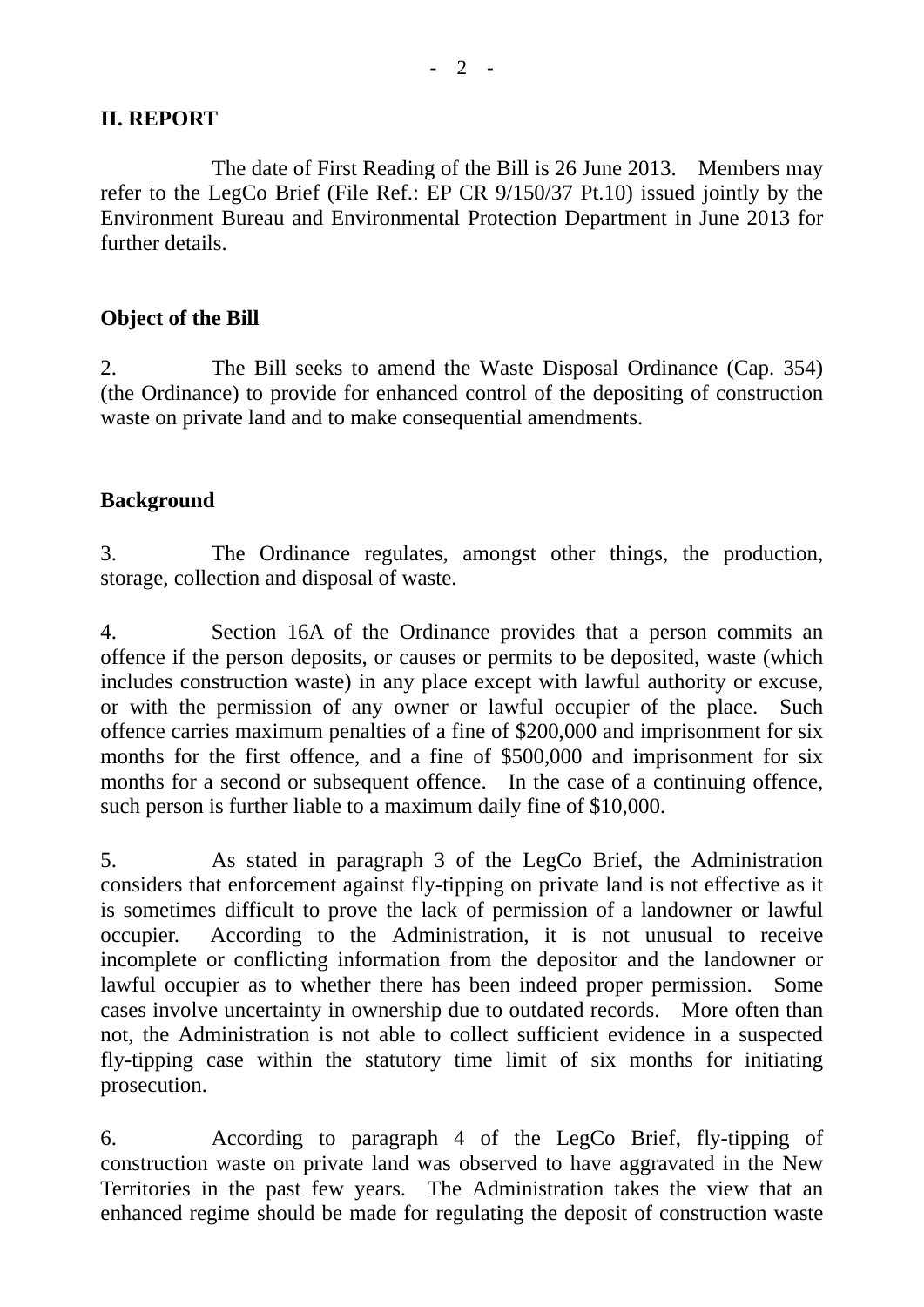on private land in addition to the existing regulation under section 16A of the Ordinance.

# **Provisions of the Bill**

7. Clauses 4 and 10 of the Bill propose to add new sections 16B and 16C and new Schedule 13 to the Ordinance to provide for an enhanced regulatory regime for the depositing of construction waste on a private lot.

- 8. Under these new provisions
	- (a) before a person deposits or causes to be deposited construction waste on a private lot, the person must obtain the valid permission of the sole owner or all of the owners of the lot;
	- (b) the permission, in order to be valid, must be given in a form specified by the Director of Environmental Protection (the Director) and the form giving the permission must bear an acknowledgement affixed by the Director;
	- (c) the Director may affix an acknowledgement on a specified form only  $if -$ 
		- (i) the form is submitted to the Director, together with the information and documents specified in it, at least 21 days before the intended commencement date of the depositing activity; and
		- (ii) the sole owner or owners identified in the form is or are the person or persons appearing from the register kept under the Land Registration Ordinance (Cap. 128) to be the sole owner or owners of the lot and the form is signed by or on behalf of the sole owner or all of the owners; and
	- (d) a copy of the specified form in which the permission is given and acknowledged by the Director (acknowledged form) must be displayed in a conspicuous place on the lot at all times during the depositing activity as required.

9. The above enhanced regime does not apply to the depositing of construction waste on a private lot under either of the following circumstances -

(a) if the total area on which construction waste has been deposited within the lot, regardless of who deposited the waste, does not exceed  $20 \text{ m}^2$ ; or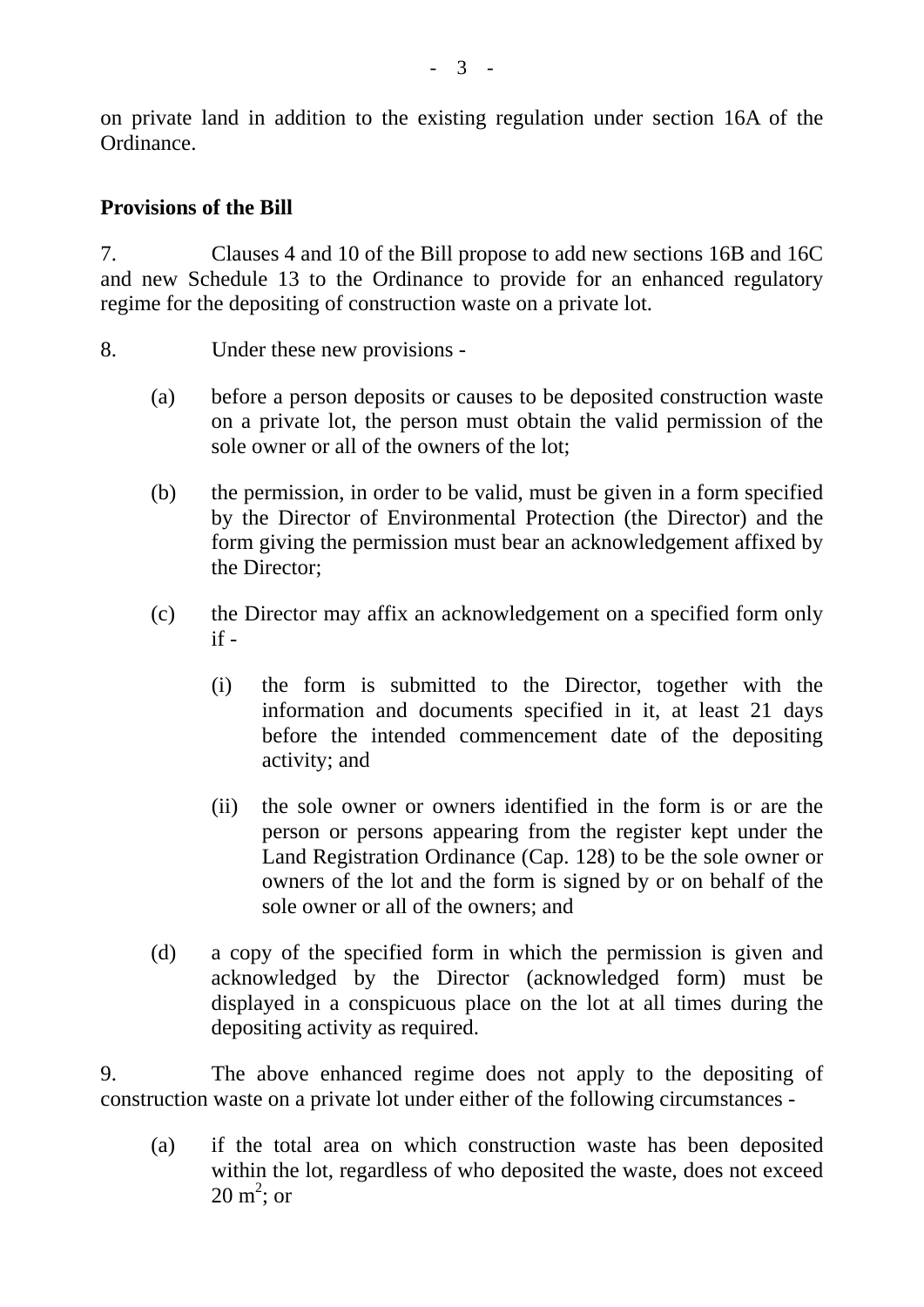(b) the depositing forms part of any building works carried out on the lot and commenced in accordance with the Buildings Ordinance (Application to the New Territories) Ordinance (Cap. 121) or the Buildings Ordinance (Cap. 123).

10. It is an offence under new section 16B(3) if a person deposits, or causes to be deposited, construction waste on a private lot without the valid permission. It is also an offence under new section 16C(6) if a person submits to the Director a specified form or any information or document specified in it which the person knows to be incorrect or inaccurate in a material particular or does not believe to be correct and accurate in a material particular. If a person fails to display a copy of the acknowledged form in accordance with the prescribed requirements, the person commits an offence under new section 16C(7).

11. Clause 5 of the Bill seeks to amend section 18 of the Ordinance to provide for the penalties for these new offences. The offence under new section 16B(3) carries the same maximum penalties as applicable to the offence under section 16A of the Ordinance as set out in paragraph 4 above. As to the two offences under new section 16 $C(6)$  and (7), they are punishable with a maximum fine at level 6 (i.e. \$100,000).

12. Clauses 3, 6 to 9 of the Bill propose to make the following amendments to facilitate the enhanced regulatory regime -

- (a) adding a new definition of "private lot" to section 2(1) to mean a piece or parcel of ground held under a Government lease and identified by a lot number in the Land Registry;
- (b) empowering an authorized officer to require the production of an acknowledged form for inspection under section 23D;
- (c) extending the power of the Director to remove waste in case of imminent risk of adverse environmental impact under section 23EA to cover new section 16B;
- (d) making clarification under section 31 that it is not necessary for the prosecution to prove the mental elements of the offence under new section 16B; and
- (e) empowering the Secretary for the Environment (the Secretary) to amend the new Schedule 13 under section 37.

13. The Bill, if enacted, will come into operation on a day to be appointed by the Secretary by notice published in the Gazette.